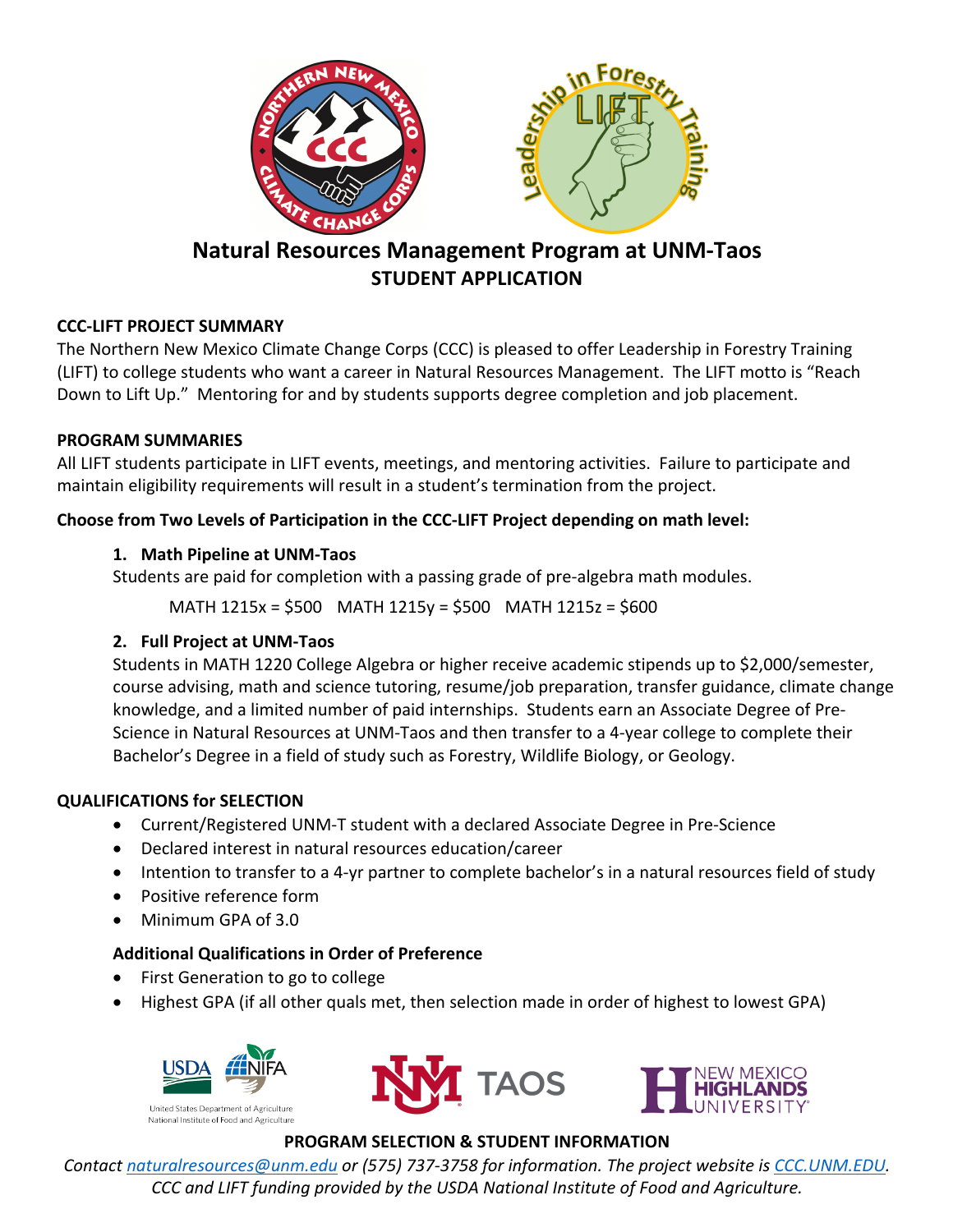### **DUE DATE AND SUBMISSION**

Submit at your soonest convenience to increase your chance of selection to participate.

Application Package Includes:

- 1. Student Application
- 2. Course Advisor Signature
- 3. Recommendation Form

Submit digital applications to:

Natural Resources Management Program at UNM-T naturalresources@unm.edu (575) 737-3758

Applicants should be contacted within 2 weeks of submission.

### **COMPLETE THE FOLLOWING**

**This application is for:** *(Check one.)*

o **Math Pipeline at UNM-Taos** (Natural Resources students in MATH 1215x, 1215y, or 1215z)

o **CCC-LIFT Project at UNM-Taos** (students in MATH 1220 College Algebra or higher)

*\*To apply to CCC-LIFT, you must have applied to UNM-T and have taken any relevant placement exams.*

### **STUDENT CONTACT INFORMATION** (*Type or print clearly.)*

| Ethnicity (circle one): Native American Hispanic White African American Asian                                                           |  |  |  |  |  |  |  |
|-----------------------------------------------------------------------------------------------------------------------------------------|--|--|--|--|--|--|--|
| Phone Number ___________________________Personal Email___________________________School Email_________________                          |  |  |  |  |  |  |  |
|                                                                                                                                         |  |  |  |  |  |  |  |
|                                                                                                                                         |  |  |  |  |  |  |  |
| Are you currently in school? Yes _____ No _____ If yes, where? ____________________GPA _____                                            |  |  |  |  |  |  |  |
| If no, what semester do you plan to begin college? (Fall or Spring) (year) 20                                                           |  |  |  |  |  |  |  |
| Did you complete an Associate Degree of Pre-Science at UNM-Taos? Yes Mo                                                                 |  |  |  |  |  |  |  |
| If yes, this degree was completed in (month) ________ (year) 20____                                                                     |  |  |  |  |  |  |  |
| Have your parents, grandparents, or great-grandparents received a degree or certificate beyond high school?<br>Yes No If yes, describe. |  |  |  |  |  |  |  |

How did you hear about the CCC and LIFT?

*Contact naturalresources@unm.edu or (575) 737-3758 for information. The project website is CCC.UNM.EDU. CCC and LIFT funding provided by the USDA National Institute of Food and Agriculture.*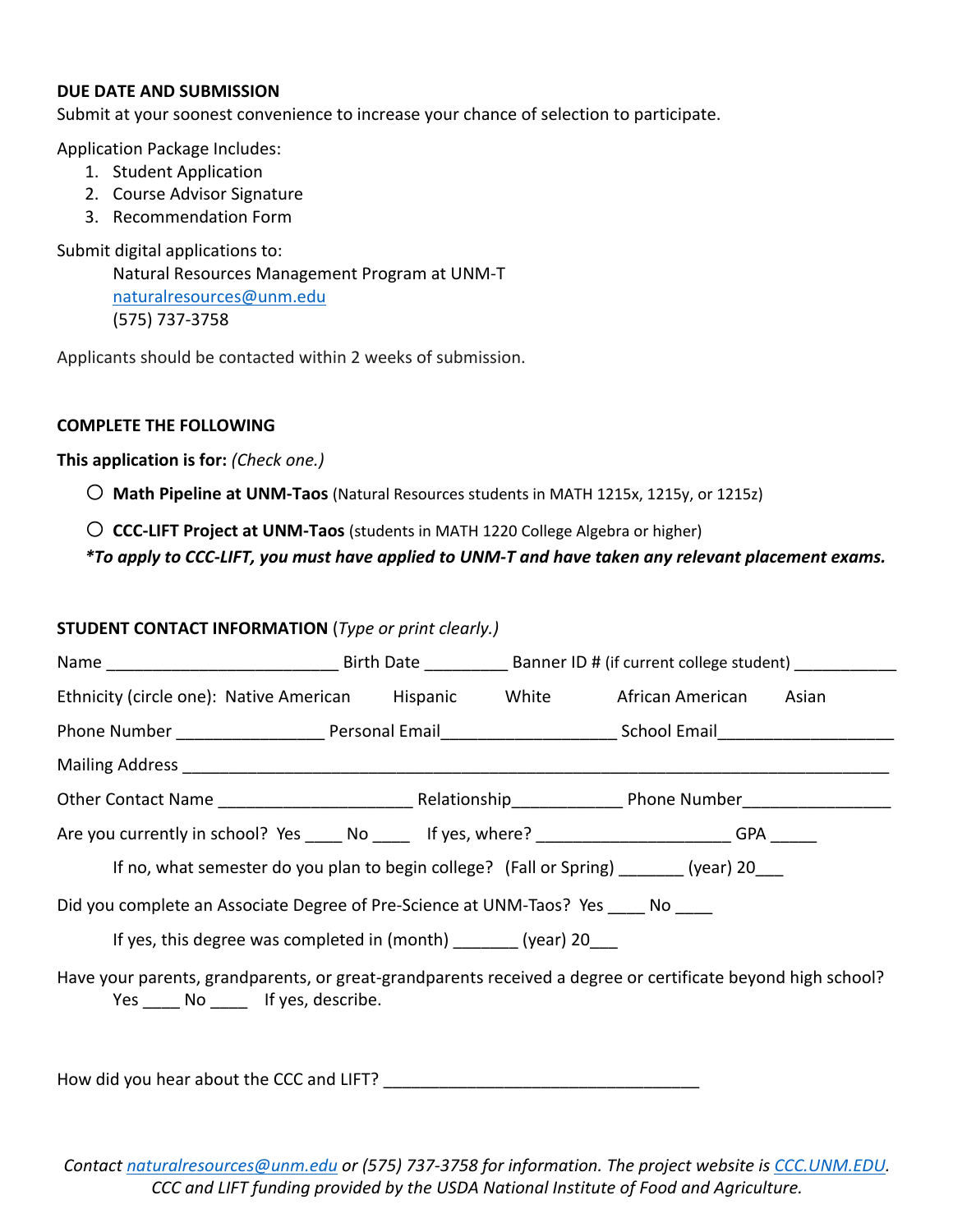### **PROGRAM INFORMATION**

## **Complete the information below for the program to which you are applying.**

| <b>UNM-Taos Math Pipeline</b>                                                                    |  |
|--------------------------------------------------------------------------------------------------|--|
| What semester will you take the courses below?                                                   |  |
| MATH 11215x (Fall or Spring) _______ (year) 20___                                                |  |
| MATH 1215y (Fall or Spring) ________ (year) 20___                                                |  |
| MATH 1215z (Fall or Spring) ________ (year) 20___                                                |  |
|                                                                                                  |  |
|                                                                                                  |  |
| <b>OR</b>                                                                                        |  |
|                                                                                                  |  |
| <b>UNM-Taos Full CCC-LIFT Project</b>                                                            |  |
| Are you a current UNM-Taos student?                                                              |  |
| If not, when will you enroll at UNM-Taos? (month) _______ (year) 20___                           |  |
| Check one:                                                                                       |  |
| Full-time student _____ Part-time student _____ lf part-time, how many hours per semester? _____ |  |
| What is the highest college math you have completed or received transfer credit for at UNM-Taos? |  |
|                                                                                                  |  |
| Or, what math class did you test into at UNM-Taos? Course # Course Name                          |  |
| Expected Graduation Date with Associate of Pre-Science from UNM-T (month) _______ (year) 20___   |  |
| What bachelor's degree do you want to earn?                                                      |  |
| Forestry ____ Geology ____ Wildlife Biology ____ Don't Know ____                                 |  |
|                                                                                                  |  |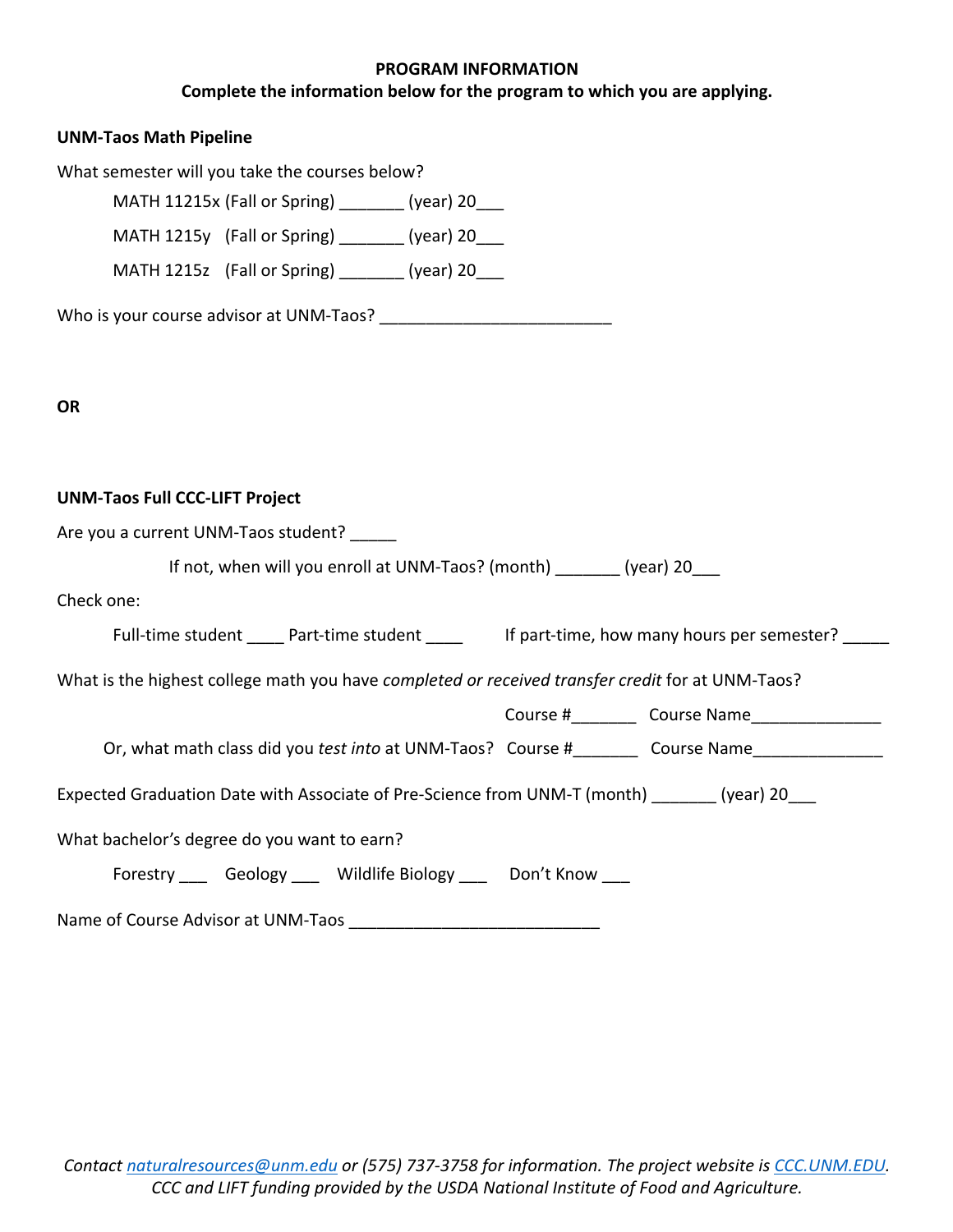### **STUDENT APPLICATION ESSAYS**

*(Type or print clearly.)*

Provide a brief bio describing where you are from and work/school/family experiences that shape who you are.

What are your academic and career goals? How do these relate to being in the CCC-LIFT project?

What strengths do you bring to this program?

What obstacles to your success in this program do you face?

Give an example of a situation in which your participation led to successful and positive results.